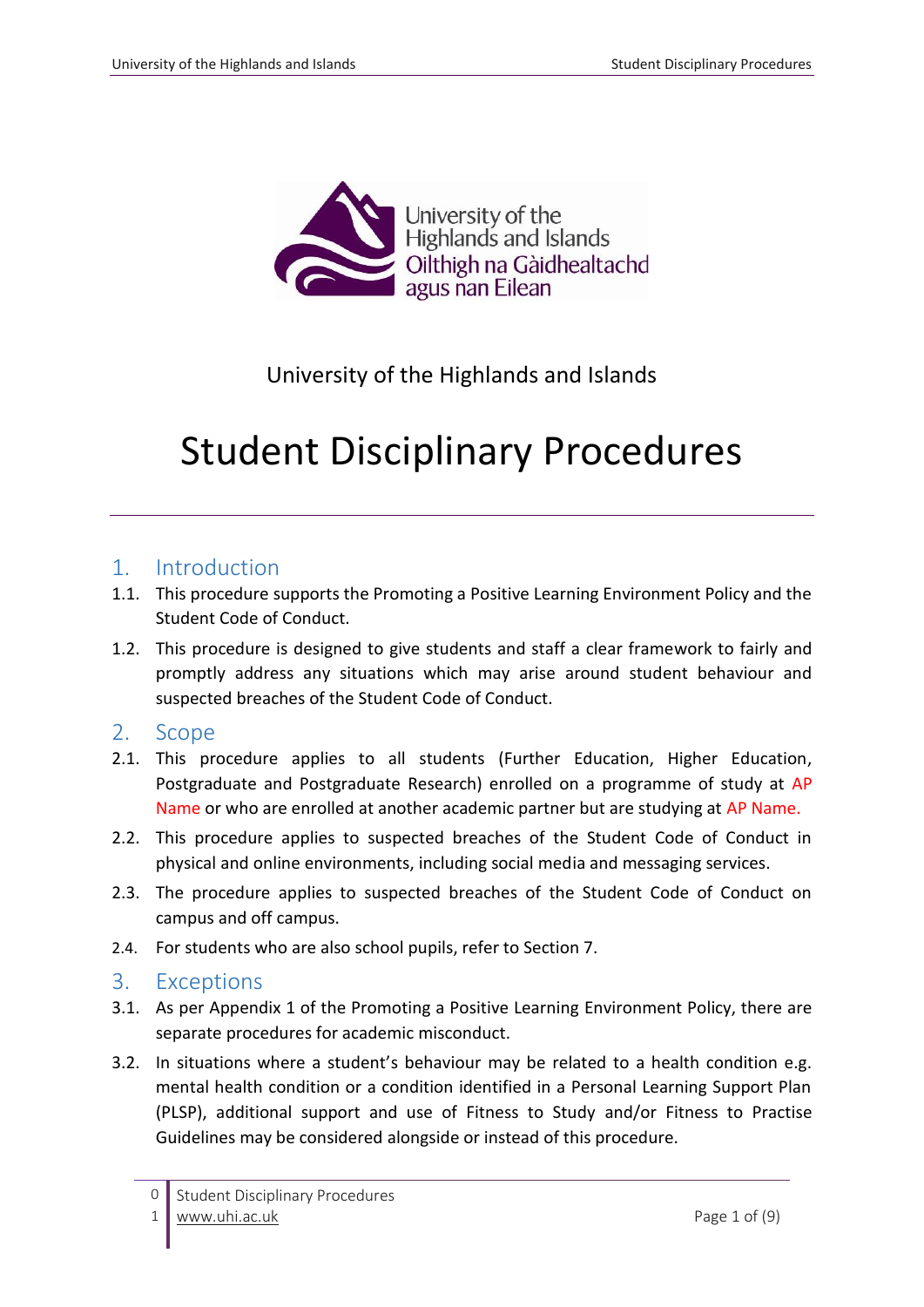## 4. Definitions

4.1. **Precautionary Action**: In the event of an allegation of misconduct, a student may be excluded from AP Name until the investigation is completed if there is risk of harm to themselves, other students or staff. During this time they will be able to continue to study remotely and will continue to receive student support funds. Precautionary action is not a punishment, but is intended to protect the interests of all parties.

Where precautionary action is to be used the Head of Student Services should inform the student by letter explaining that they are being excluded to allow an investigation to occur.

Precautionary action may also include measures up to complete exclusion from AP Name, e.g. removal of access to a course of study or specific building.

- 4.2 **Exclusion from Campus**: The removal of the student's access to all sites constituting AP Name campus for a specified period of time in response to a disciplinary incident. In some circumstances this exclusion may extend to all University and Academic Partner campuses. The student may continue to study remotely throughout this period.
- 4.3 **Exclusion from Studies**: The removal from the student's course of study in response to a disciplinary incident, resulting in the loss of registered student status and loss of access to all facilities.

In some circumstances this exclusion may apply to the University and all Academic Partners for a period of time deemed appropriate by the disciplinary process. In some cases this may result in any future applications from the student being rejected.

4.4 **Suspension of Studies**: A Suspension of Studies is not a disciplinary measure. When a student chooses to take a period of time out from their studies because of a change in their personal circumstances, with the intention to return at a later date.

## 5. Procedure

5.1 It is widely acknowledged that disruptive behaviour is a barrier to learning and can negatively impact on the learning and wellbeing of the student themselves and/or other students and staff. This procedure should be implemented promptly as early intervention and support can result in better outcomes for the student and may avoid the situation becoming more complex.

All staff have a responsibility to promote a positive learning environment and challenge behaviour contrary to the Student Code of Conduct. Staff should ensure that, when intervening in any situation, they consider their own safety as well as the safety of other staff and students.

At any stage during the disciplinary process, if a student is found not to be responsible for any suspected misconduct then the investigation will be closed and no further action taken. A record of the investigation will be retained according to the retention schedule.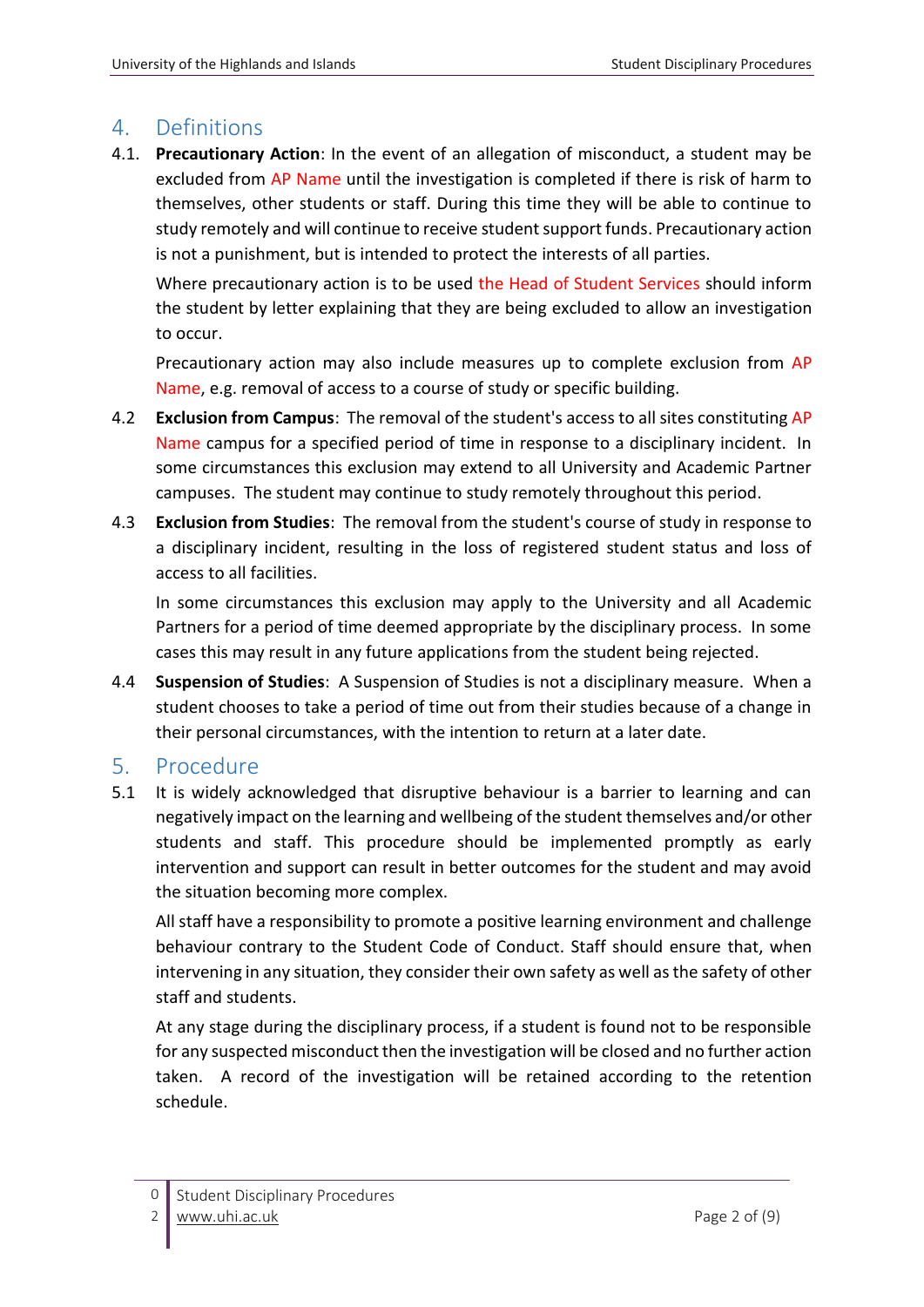#### **5.2 Informal Stage**

- 5.2.1 AP Name will usually try to deal with suspected breaches of the Student Code of Conduct informally first, and only use the formal disciplinary process when this proves unsuccessful, or it is inappropriate in the circumstances (e.g. recurring breaches of the Student Code of Conduct, an instance of a more serious nature or gross misconduct).
- 5.2.2 Informal action would normally involve staff discussing with the student any behaviour causing concern, and setting out the expectations around behaviour. Brief notes should be taken of the discussions and recorded on student's record or relevant system.
- 5.2.3 All students interviewed, including the student who is alleged to have breached the code of conduct, should be offered the opportunity to be accompanied by a supporter of their choosing (other than a legal representative or another student involved in the incident or investigation). Should the student wish, this could be a representative from HISA or an appropriate member of staff.
- 5.2.4 Students should be notified that a note has been made of the discussions and that no further action will be taken unless misconduct continues or escalates.
- 5.2.5 Repeated low level misconduct should be raised with the PAT or equivalent. Should the misconduct continue or escalate, the formal disciplinary process will be considered.

#### **5.3 Stage 1 Formal Disciplinary Process**

- 5.3.1 Where a suspected breach of the Student Code of Conduct has occurred, or where previous informal discussions and or informal verbal warnings or other sanctions have been ignored, the reporting member of staff should discuss the situation with the PAT or equivalent.
- 5.3.2 The PAT or equivalent will then consider the incident alongside the student's behaviour to date generally. Discussions should be held with the student to establish their version of events.
- 5.3.3 All students interviewed, including the student who is alleged to have breached the code of conduct, should be offered the opportunity to be accompanied by a supporter of their choosing (other than a legal representative or another student involved in the incident or investigation). Should the student wish, this could be a representative from HISA or an appropriate member of staff.
- 5.3.4 Discussions may be held with other staff and/or students to ascertain the situation and verify events.
- 5.3.5 The PAT or equivalent should take brief notes of all the discussions along with gathering any evidence which may indicate whether the suspected misconduct has taken place. A copy of the notes should be given to the parties interviewed to be signed for verification of accuracy.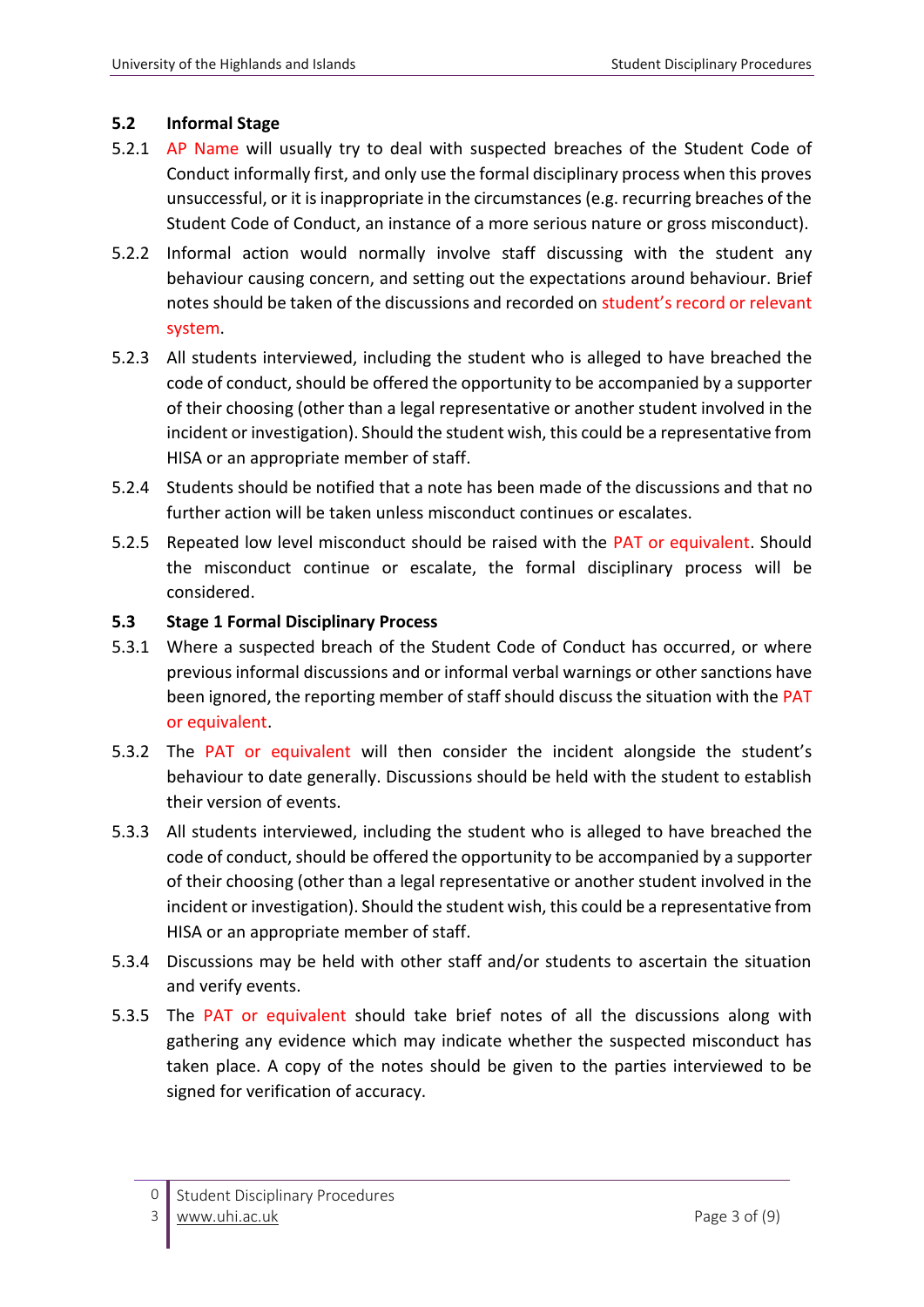- 5.3.6 Provided the staff members investigating are satisfied that a breach of the Student Code of Conduct has taken place, PAT or equivalent can issue a verbal warning to the student.
- 5.3.7 Should the evidence suggest that the misconduct is not serious enough to merit a verbal warning, PAT or equivalent can use informal warning instead, following the guidance in Section 5.2.2 onwards.
- 5.3.8 At the point of issuing the verbal warning, the student's behaviour should be discussed, outlining the impact on others and emphasising the need to change. Strategies should be discussed that will lead to improvements and agreed with the student. The student should be informed that repeated misconduct may lead to a Stage 2 formal disciplinary procedure.
- 5.3.9 After issuing the verbal warning to the student, the (PAT or equivalent) will arrange for an official notification of the verbal warning, and any possible supplementary action plan, to be sent to the student. The warning should be documented on student's record or relevant system. The verbal warning will remain in place for the remainder of the academic year.
- 5.3.10 When issuing the verbal warning, the PAT or equivalent should complete all appropriate paperwork. A copy of this should be sent to the senior member of staff, Head of Student Services or equivalent and Quality Team. Appropriate information and any relevant documentation should be logged in the student's file. The written warning will remain in place for the remainder of the academic year.
- 5.3.11 The PAT or equivalent should provide feedback to the member of staff that initially reported the misconduct where relevant.
- 5.3.12 The student has the right to make an appeal against the outcome under specific circumstances. Further information is included in Section 6.

#### **5.4 Stage 2 Formal Disciplinary Process**

- 5.4.1 Where behaviour which has previously received a formal verbal warning recurs, or where there is serious breach of the Student Code of Conduct, the Stage 2 Formal Disciplinary Process will be initiated.
- 5.4.2 The PAT, equivalent or relevant local manager will consider the suspected breach of the Student Code of Conduct alongside the student's behaviour to date. Discussions should be held with the student to establish their version of events.
- 5.4.3 All students interviewed, including the student who is alleged to have breached the code of conduct, should be offered the opportunity to be accompanied by a supporter of their choosing (other than a legal representative or another student involved in the incident or investigation). Should the student wish, this could be a representative from HISA or an appropriate member of staff.
- 5.4.4 Discussions may be held with other staff and/or students to ascertain the situation and verify events. The PAT, equivalent or relevant local manager should take brief notes of the discussions along with gathering any evidence which may indicate

 $\Omega$ Student Disciplinary Procedures [www.uhi.ac.uk](http://www.uhi.ac.uk/) Page 4 of (9)

<sup>4</sup>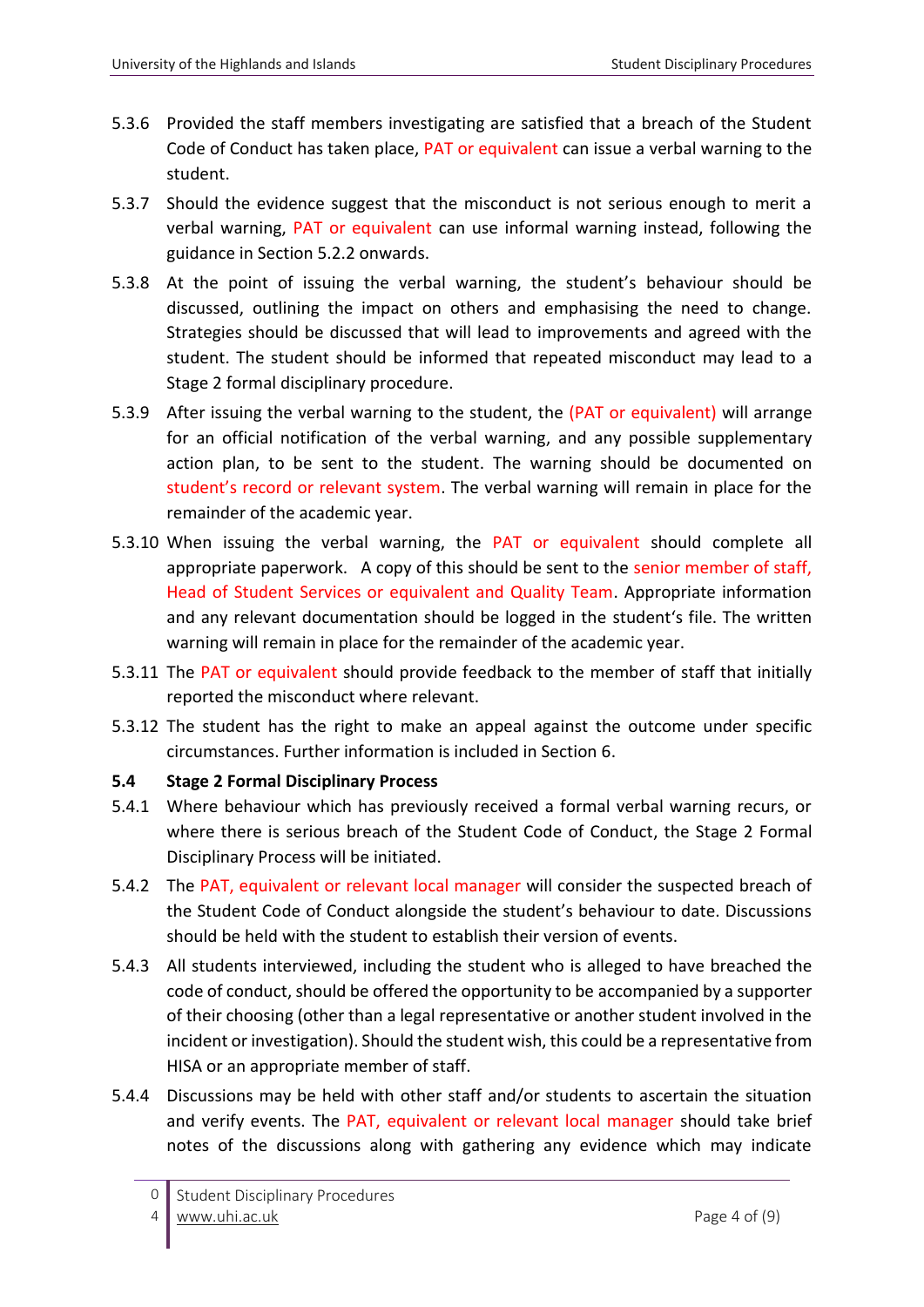whether the suspected misconduct has taken place. A copy of the notes should be given to the parties interviewed to be signed for verification of accuracy.

- 5.4.5 Provided the staff members investigating are satisfied a breach of the Student Code of Conduct has taken place, PAT, equivalent or relevant local manager can issue a written warning to the student, which should be agreed in advance with senior member of staff, where relevant.
- 5.4.6 Should the evidence suggest that the misconduct is not serious enough to merit a written warning, PAT or equivalent can issue a verbal warning instead, following the guidance in Section 5.3.4 onwards.
- 5.4.7 At the point of issuing a formal warning the PAT or equivalent should arrange to meet with the student to discuss their behaviour, outlining the impact on others and emphasising the need to change. Strategies should be discussed that will lead to improvements and agreed with the student. The student should be informed that repeated misconduct may lead to the Stage 3 Disciplinary Process being initiated.
- 5.4.8 When issuing the written warning, the PAT or equivalent should complete the appropriate paperwork. A copy of this, and any possible supplementary action plan, should be sent to the student, senior member of staff, Head of Student Services or equivalent and the Quality Team. Appropriate information and any relevant documentation should be logged on student's record or relevant system e.g. SITS. The written warning will remain in place for the remainder of the academic year.
- 5.4.9 The student has the right to make an appeal against the outcome under specific circumstances. Further information is included in Section 6.

#### **5.5 Stage 3 Formal Disciplinary Process (including Gross Misconduct)**

#### **Context**

- 5.5.1 The Stage 3 Formal Disciplinary Process will be initiated where:
	- Repeated breach of the Student Code of Conduct for which the student has previously received warnings
	- A single instance of suspected gross misconduct e.g. behaviour serious enough that if proven it may lead to exclusion or withdrawal from AP Name
- 5.5.2 Should the appropriate member of staff believe Stage 3 Formal Disciplinary Process may be appropriate, the issue should be discussed with the senior member of staff. The issue should then be taken to appropriate member of staff and a decision made about whether to proceed to Stage 3 Formal Disciplinary Process.

#### **Investigation**

5.5.3 Following initial investigations into the suspected breach of the Student Code of Conduct, consideration should be given by senior member of staff and Head of Student Services or equivalent as to whether precautionary action should be taken (see Section 4.1).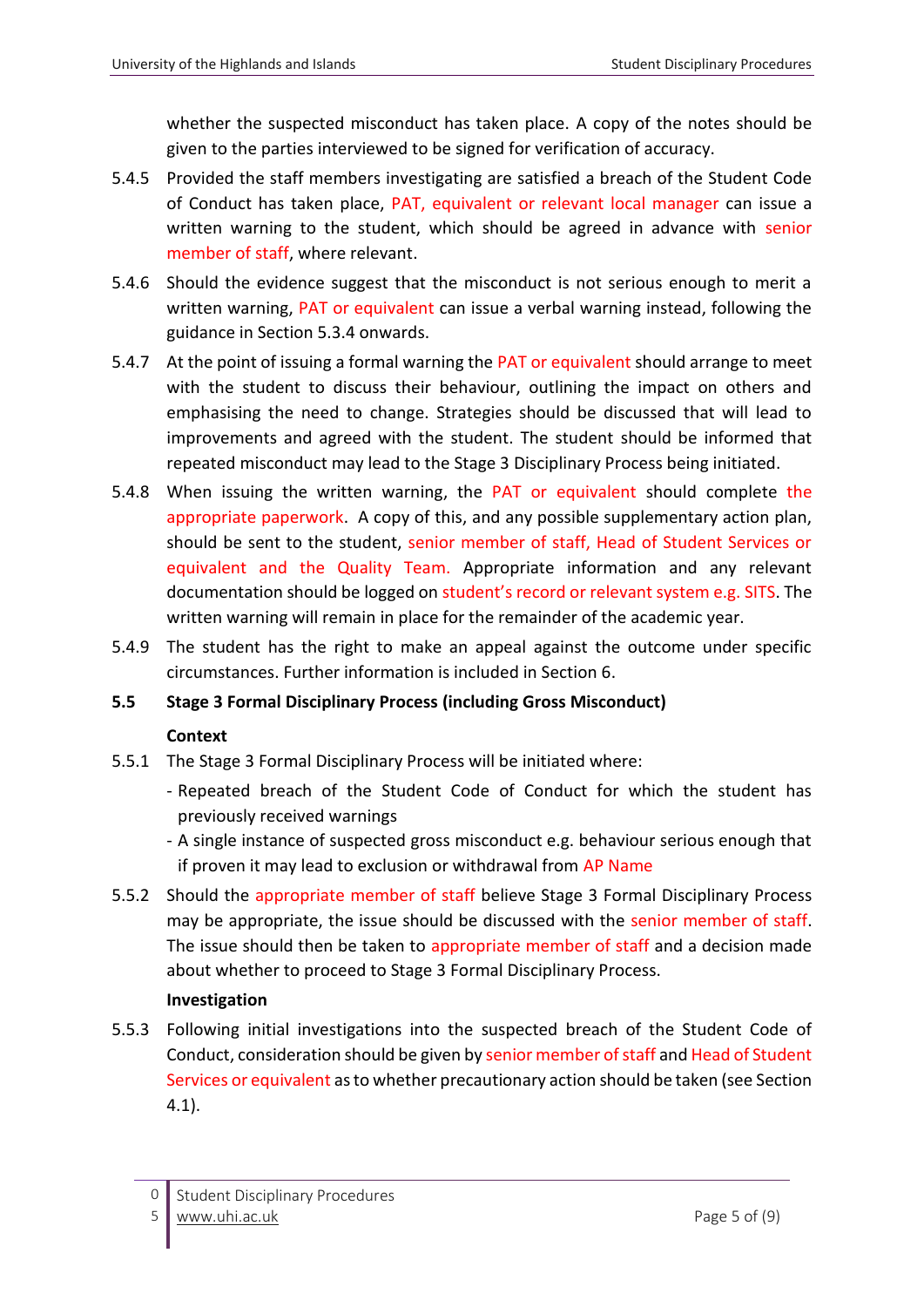- 5.5.4 An appropriate member of staff will be appointed as Investigating Officer by Head of Student Services or equivalent. Any potential conflicts of interests should be avoided when appointing an Investigating Officer.
- 5.5.5 All investigations should be conducted within a timeous period. For example it is recommended that an investigation should not normally take more than 10 working days.
- 5.5.6 Before meeting with a student as part of a formal investigation, it should be ascertained whether the student has a Personal Learning Support Plan that means they may need extra support during the investigation. This support should be arranged before any formal disciplinary meeting. The Investigating Officer should be aware of the impact the student's PLSP may have on their experience of the disciplinary process. This also applies to any witnesses that may be interviewed.
- 5.5.7 The student who is the subject of the disciplinary investigation should be provided with a copy of the Disciplinary Procedures prior to interviews taking place.
- 5.5.8 The Investigating Officer will identify all witnesses and individuals involved in the suspected misconduct and collect any relevant evidence. Where it is considered necessary to interview a witness or those involved, the Investigating Officer should meet with each of these people individually. A record of these interviews will be taken by appropriate person. A copy of the notes should be given to the parties interviewed to be signed for verification of accuracy.
- 5.5.9 All students interviewed, including the student who suspected of breaching the code of conduct, should be offered the opportunity to be accompanied by a supporter of their choosing (other than a legal representative or another student involved in the incident or investigation). Should the student wish, this could be a representative from HISA or an appropriate member of staff.
- 5.5.10 At the end of the investigation the Investigating Officer will complete the Stage 3 Disciplinary Checklist and provide a recommendation on whether there is a disciplinary case to answer to the Head of Student Services or equivalent. The recommendation will be accompanied by any evidence relating to the suspected breach of the Student Code of Conduct collected during the investigation, including statements from staff and/or students.
- 5.5.11 The recommendation will include details of any previous disciplinary action and an overview of the student's engagement with studies to date.
- 5.5.12 The Head of Student Services or equivalent will make a decision whether to proceed to a Disciplinary Hearing, based on the recommendation from the Investigating Officer and the evidence collected during the investigation.
- 5.5.13 Should the Head of Student Services or equivalent choose not to proceed to a Disciplinary Hearing, their rationale should be recorded and all records retained for as per the retention schedule.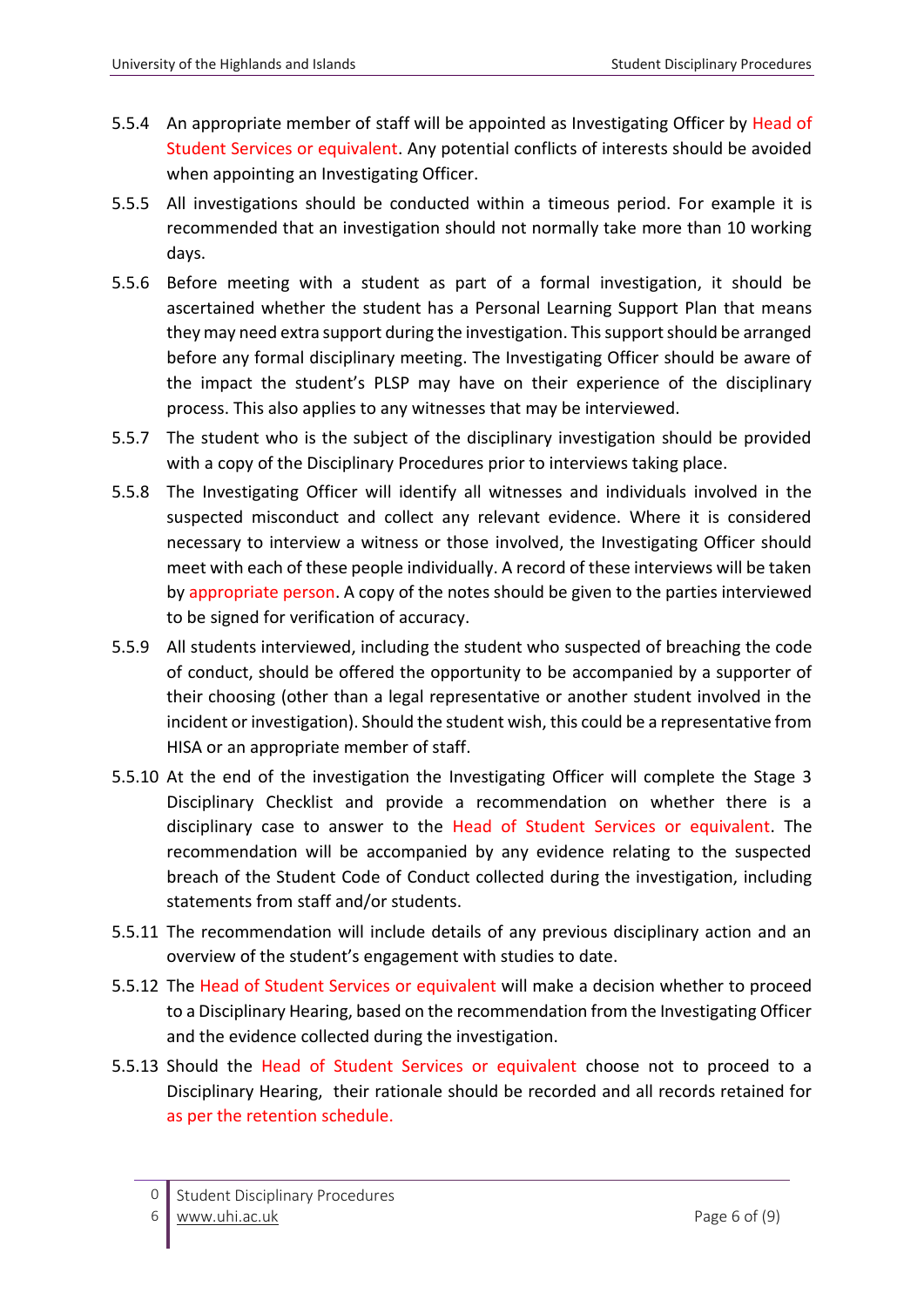#### **Disciplinary Hearing**

- 5.5.14 Should the Head of Student Services or equivalent decide to proceed to a Disciplinary Hearing, it will take place within ten working days of the Investigating Officer making their recommendation.
- 5.5.15 The Disciplinary Hearing panel should consist of 3 members, plus a scribe. At least one of the panel members should be of a senior enough level to be able to make a decision on withdrawing or excluding a student. Where the latter is not possible the panel outcome should be passed to a relevant senior member of staff after the meeting who can take this decision within a timeous manner. It is recommended that at least one of the managers on the panel is from another curriculum area.
- 5.5.16 The purpose of the meeting is to:
	- Establish whether the alleged incident took place
	- Explore the reasons for alleged incident
	- Establish whether the student is committed to correcting their behaviour
	- Explore how the student can be supported if they continue with their studies
	- Determine any disciplinary action that should be taken against the student
	- Determine whether the circumstances are such that the student should be excluded from their studies or from the campus (and/or all UHI campuses)
- 5.5.17 The panel must consider all the evidence presented before arriving at a conclusion. The conclusion may be reached at the end of the meeting or through further discussion with relevant members of staff after the meeting.
- 5.5.18 Where a student declines to attend an interview or does not attend the hearing, the hearing will take place in order to consider the investigation findings before coming to a conclusion as to the appropriate course of action.

#### **Outcome of Disciplinary Hearing**

- 5.5.19 The student must be informed of the outcome of the Disciplinary Hearing in writing within three working days of the meeting.
- 5.5.20 The Disciplinary Hearing Panel has scope to take disciplinary action that may include one or more of the following:
	- Final written warning
	- Written warning
	- Verbal warning
	- Written apology to the aggrieved party
	- Compulsory attendance at a workshop/coaching session
	- Restrictions/conditions on attendance
	- Fines for wilful damage, theft or non-return of equipment
	- Exclusion from their studies
	- Exclusion from campus
	- Permanent exclusion from the University and all Academic Partners
	- De-registration (postgraduate research students)
	- $\Omega$ Student Disciplinary Procedures

7 [www.uhi.ac.uk](http://www.uhi.ac.uk/) Page 7 of (9)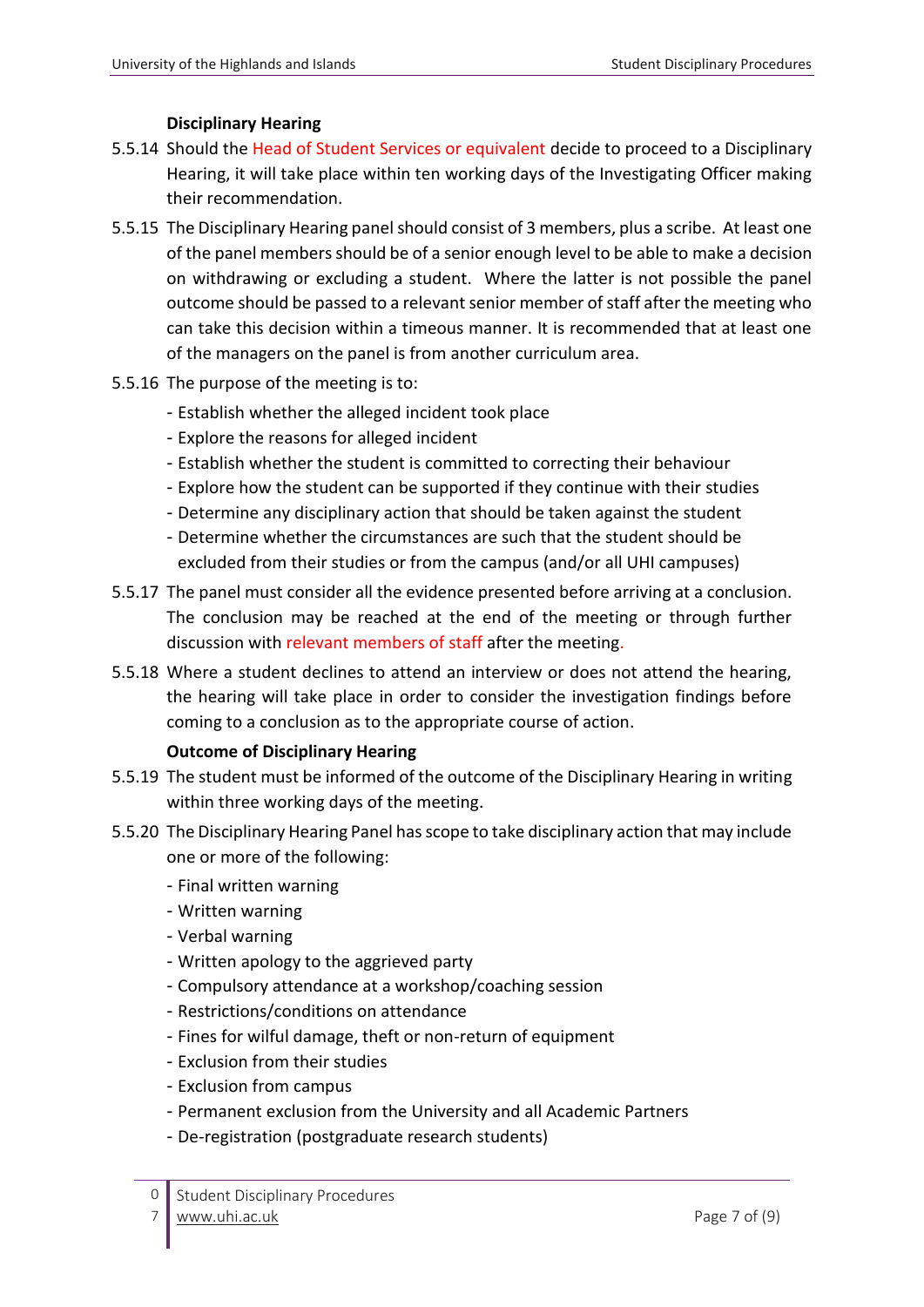- Removal of university award
- Referred for consideration to the Fitness to Study Procedure/Fitness to Practise Procedure
- No further action
- 5.5.21 The student has the right to make an appeal against the outcome under specific circumstances. Further information is included in Section 6.
- 5.5.22 A copy of all documentation presented as evidence, the panel outcome letter, and the Hearing Report should be sent to the Head of Student Services or equivalent. If a sanction is given this should be logged on student's record or relevant system e.g. SITS. The Disciplinary Hearing Panel will determine the length of time for which the warning or sanction will remain in place.

### 6. Appeals

- 6.1 A student may appeal against any disciplinary action taken against them. Appeals will only be considered on the following grounds:
	- a. That the Disciplinary Process was not followed correctly;
	- b. That there was prejudice and/or bias on the part of the Investigating Officer or any Disciplinary Hearing Panel members which affected the outcome;
	- c. That the disciplinary action imposed is thought to be disproportionate to the offence;
	- d. That there is new evidence which could not have been made reasonably available during the original determination.
- 6.2 Appeals must be made in writing to the stage appropriate Senior Member of Staff. The appeal must be made within five working days of receiving the outcome of disciplinary action and must state the grounds on which the appeal is being made.
- 6.3 Appeals will not be considered for any other reason or through any other means than those outlined above.
- 6.4 The appeal will be considered by stage appropriate Senior Member of Staff or an appointed deputy who will respond to the student within five working days of receiving the appeal. Once the outcome has been decided there is no recourse to further appeal.
- 7. Students who are school pupils
- 7.1 Outline local procedures agreed with relevant local authority/ies to deal with this cohort.
- 7.2

7.3

7.4

## 8. Appendices

Please refer to the Promoting a Positive Learning Environment Policy appendices for an overview of policies and procedures, and a flowchart to help staff ascertain which policy and procedure should be used.

Appendix 1: Disciplinary Procedure Overview